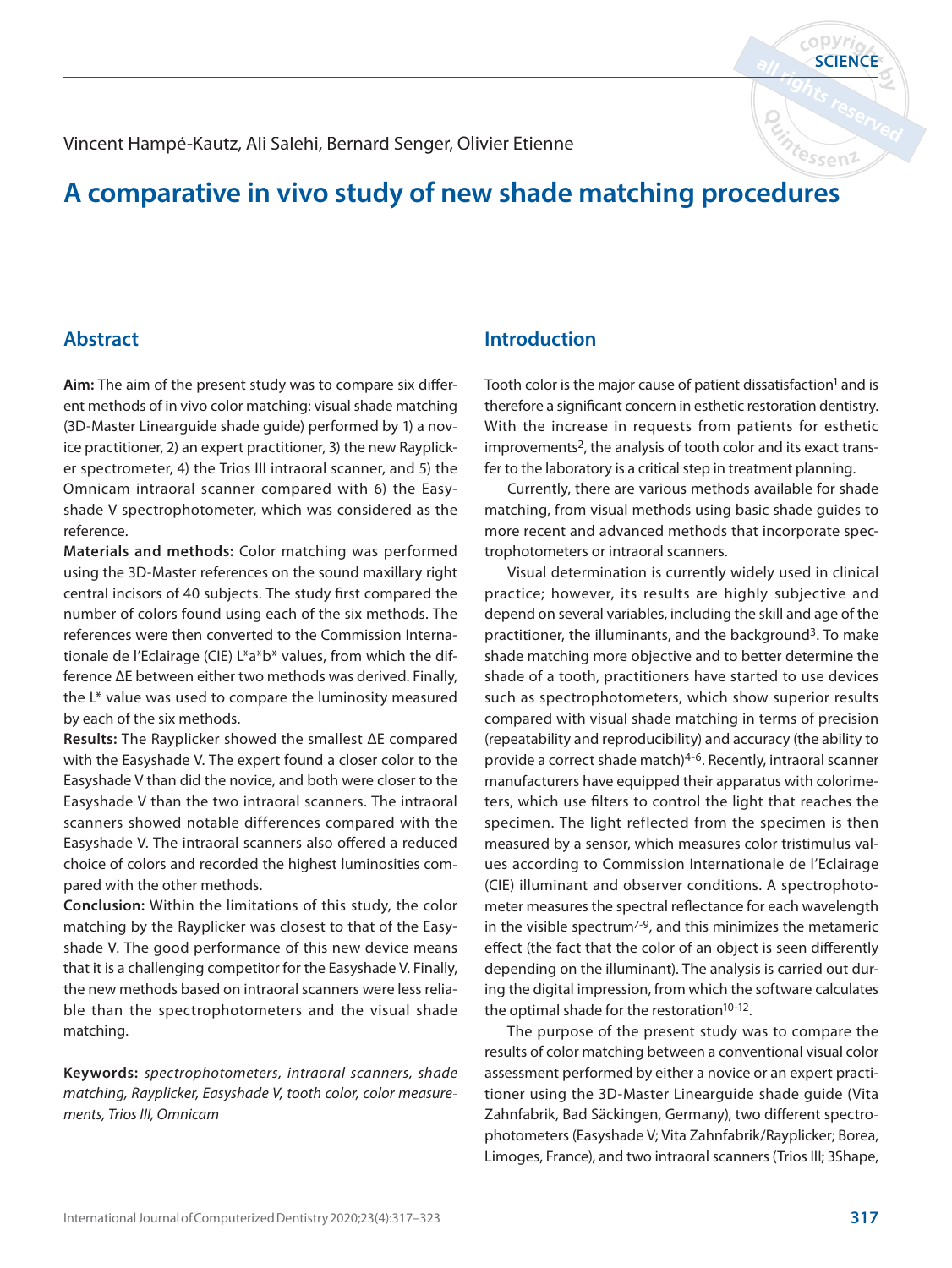



**Fig 1** Screenshots of the interfaces of the four electronic shade matching measurements: Easyshade V (Vita Zahnfabrik; a); Rayplicker software (Borea; b); Cerec Omnicam CAD/CAM software (Dentsply Sirona; c); Trios III CAD/CAM software (3Shape; d).

Copenhagen, Denmark/Omnicam; Dentsply Sirona, Bensheim, Germany). As Easyshade V is one of the most frequently referenced systems and shows the best color agreements, it was chosen as the standard for this study.

# **Materials and methods**

This in vivo comparative study measured the color on the middle third of the maxillary right central incisor of 40 subjects ( $n = 40$ ) between the ages of 18 and 25 years. Inclusion criteria were: 1) the presence of at least the four maxillary and mandibular incisors and both canines; and 2) good oral hygiene. Exclusion criteria were: 1) the presence of restorative, orthodontic or endodontic treatments; 2) periodontal disease or decay; and 3) a previous bleaching treatment.

## **Design of the study**

The colorimetric analysis was realized on the same day, under the same environmental conditions, and using the same illuminants on the middle third of the tooth. The measurements were performed without moistening. The study was designed as a shade-matching experiment on the 40 subjects using six different methods (Fig 1):

- 1. A visual shade matching using the 3D-Master Linearguide shade guide by a novice practitioner (5 years of dental clinical practice).
- 2. A visual shade matching using the 3D-Master Linearguide shade guide by an expert practitioner (25 years of specialist esthetic dental clinical practice).
- 3. An electronic shade matching using the Rayplicker spectrophotometer.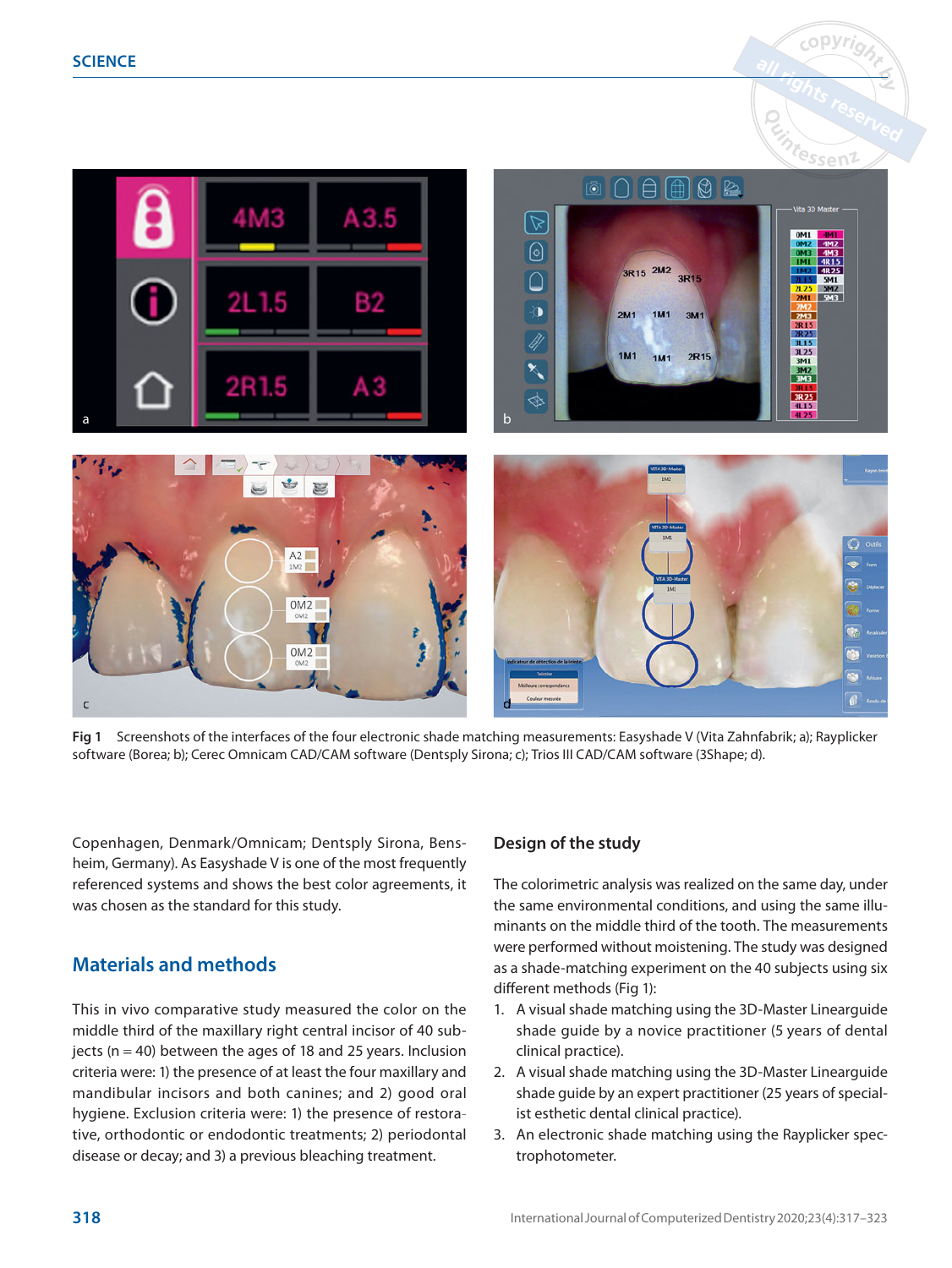$c$  OPVri

- 4. An electronic shade matching using the Trios III intraoral scanner.
- 5. An electronic shade matching using the Omnicam intraoral scanner.
- 6. An electronic shade matching using the Easyshade V spectrophotometer (reference).

The two practitioners performed the shade matching independently of each other. The novice was introduced to the visual shade matching technique and to the four electronic instruments. The instruments were calibrated according to the respective manufacturers' instructions:

- **Easyshade V:** calibration on the standard tile provided by the manufacturer.
- **Rayplicker:** calibration by the manufacturer's tip used as a gray scale for the apparatus during the measuring.
- **Trios III and Omnicam:** calibration according the manufacturers' instructions using their respective calibration color tools.

Each approach was focused on the middle third of each subject's tooth. The axes of the spectrophotometers' tips were oriented perpendicularly to the tangent of the surface the tooth. The electronic devices were set up to specifically analyze and record the color of the middle third and not the average color of the total surface of the tooth.

#### **Color differences ΔE**

Shade guides are based on the three parameters: brightness, hue, and chroma. In this study, each tooth color was recorded using the 3D-Master shade reference, which was then converted to the CIE colorimetric value. The CIE L\*a\*b\* system defines a specific color by three coordinates: L\*, a\*, and b\*. The coordinate L\* is related to brightness, while the coordinates a\* and b\* are related to the chromatic characteristics (hue and chroma) on the red-green axis and the yellow-blue axis, respectively. A ΔE value is the Euclidian color difference between two specimens, as calculated by the CIEDE2000 formula13, which is the most accurate tool for the evaluation of color differences in dentistry, according to Pecho et al14.

The visual shade matching and the Omnicam and Trios III intraoral scanners do not give the values of  $L^*$ ,  $a^*$ , and  $b^*$ required for the computation of ΔE. Therefore, for consistency, the same 3D-Master reference was output by the two spectrophotometers. The 3D-Master reference given by each of the six methods was converted into  $L^*$ , a<sup>\*</sup>, and  $b^*$  values using the table provided by Bayindir et al<sup>15</sup>.



**Fig 2** Number of 3D-Master color references recorded by each process over the sample of 40 subjects.

The ΔE value quantifies the difference between two colors as seen by the human eye: A high ΔE denotes a relevant visual difference, whereas a low ΔE denotes a negligible difference. Khashayar et al investigated 48 studies on the threshold value of ΔE, which separates an acceptable from a non-acceptable color difference in dentistry<sup>16</sup>. Most of the studies define acceptability thresholds ranging from  $\Delta E = 2.0$  up to  $\Delta E = 4.0$ .

In the present study, the calculations of ΔE were realized with Excel 2016 software (Microsoft; Redmond, WA, USA). The statistical analyses were performed with SigmaPlot 11.2 (Systat Software; San Jose, CA, USA) and Maple 18 (Waterloo Maple; Waterloo, Canada) software.

# **Results**

## **The intraoral scanners presented a more restricted choice of colors**

The first part of the study consisted of counting the number of different 3D-Master color references recorded by each method on the sample of 40 teeth (Fig 2). The method that recorded the highest number of different shades was the visual evaluation performed by the novice and the Easyshade V(11 references), followed by the expert and the Rayplicker (8 references). The Omnicam (6 references) and Trios III (3 references) intraoral scanners were the methods with the lowest diversity of shades in the sample of 40 subjects.

This result shows a lack of color discrimination by the two intraoral scanners. Nevertheless, it is important to know whether the recorded differences between the different colors are clinically significant or whether they are due to negligible discrepancies between the results of each method.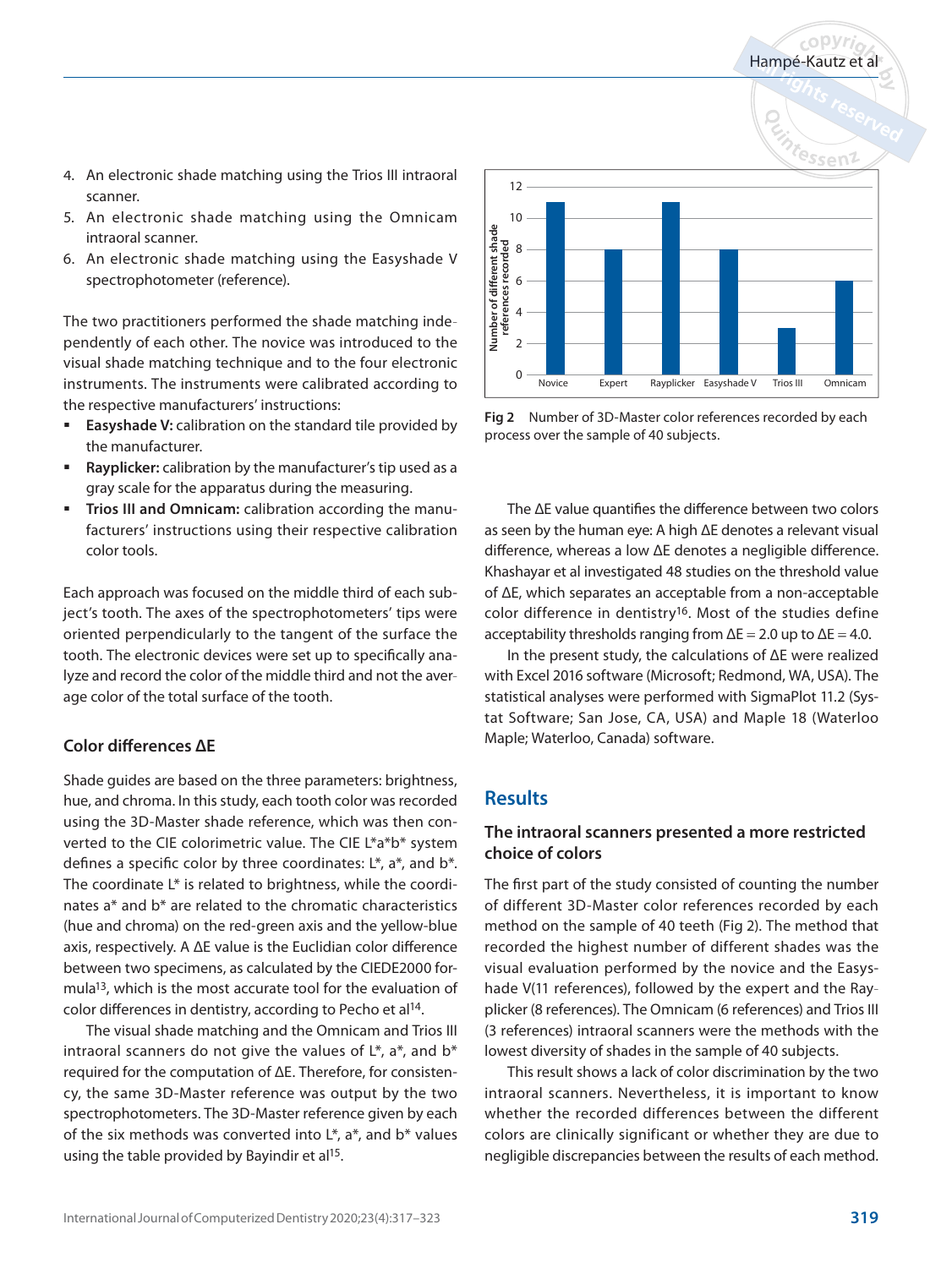

**Fig 3** Mean and standard error of the mean of ΔE between the color assessed by Easyshade V and (from left to right) the visual shade matching by 1) the novice dentist, 2) the expert practitioner; and the instrumental shade matching by 3) the Rayplicker spectrophotometer, 4) the Trios III intraoral scanner, and 5) the Omnicam intraoral scanner. A significant difference ( $P < 0.05$ ) was obtained between the Rayplicker and the Trios III (\*).

## **The Rayplicker demonstrated the best agreement with the Easyshade V**

The color difference between the Easyshade V and the Rayplicker showed the smallest  $\Delta E$  mean (1.85  $\pm$  0.26). The expert  $(2.26 \pm 0.20)$  showed a better agreement with the Easyshade V compared with the novice (2.44  $\pm$  0.29). The largest differences were found for the Omnicam (2.75  $\pm$  0.23) and the Trios III  $(3.05 \pm 0.27)$  intraoral scanners (Fig 3). According to the Kruskal-Wallis test, the only significant difference ( $P < 0.05$ ) was obtained between the Rayplicker and the Trios III.

For the 200 values of ΔE obtained using the Easyshade V as the reference, the median was 2.45, whereas the individual medians were 2.84, 2.37, 2.01, 3.39, and 2.91 for novice, expert, Rayplicker, Trios III, and Omnicam, respectively. The value of 2.45 was chosen to define the threshold between an acceptable and a non-acceptable color difference. The number of ΔE values inferior to this chosen threshold for each of the methods were 18, 23, 26, 19, and 18 for the novice, expert, Rayplicker, Trios III, and Omnicam, respectively. A probability test based on the 'heads or tails' model revealed that only the Rayplicker led to a frequency of small ΔE values (ie, smaller than the above-defined threshold), which was significantly higher than would be expected by chance ( $P < 0.05$ ).

The analysis described above might appear arbitrary to some extent because of the choice of a threshold. To overcome this possible weakness of the analysis, another criterion was defined: for each tooth, the best method (ie, the one that



**Fig 4** Mean and standard error of the mean of the L\* values recorded by each shade-matching process. L\* values obtained by the Trios III and Omnicam were significantly higher ( $P < 0.05$ ) than those obtained using any of the four other methods (\*).

yields the result closest to that obtained with the Easyshade V, which means the smallest ΔE value) was given the score 1. In the case of m equally best-measuring methods, the score 1/m was ascribed to each. The total scores obtained, rounded to the nearest integer, were 8, 9, 14, 4, and 5 for the novice, expert, Rayplicker, Trios III, and Omnicam, respectively. The 'heads or tails' model was used once more to detect which counts were significant, and again the Rayplicker was the one most frequently nearest to the Easyshade V as far as the  $\Delta E$  values were concerned ( $P < 0.05$ ).

#### **The intraoral scanners recorded colors with the most important luminosity**

The L\* coordinate represents the brightness of a color, which is one of the most important factors for determining a tooth shade<sup>17</sup>. The analysis of  $L^*$  can determine whether the color differences between the devices are due to a difference of the chroma or hue, or whether they are due to the luminosity. The luminosities recorded by the six different methods (Fig 4) were statistically compared using the ANOVA on ranks test  $(P < 0.05)$ . The L<sup>\*</sup> values recorded by the Trios III (83.42  $\pm$  0.16) and Omnicam (82.56  $\pm$  0.34) intraoral scanners were significantly higher than the L\* value obtained by the novice (79.84  $\pm$  0.58) and the expert (78.56  $\pm$  0.20), the Easyshade V (78.06  $\pm$  0.50), and the Rayplicker (79.81  $\pm$  0.42). The L\* values between the two practitioners and the two spectrophotometers showed no significant differences among each other.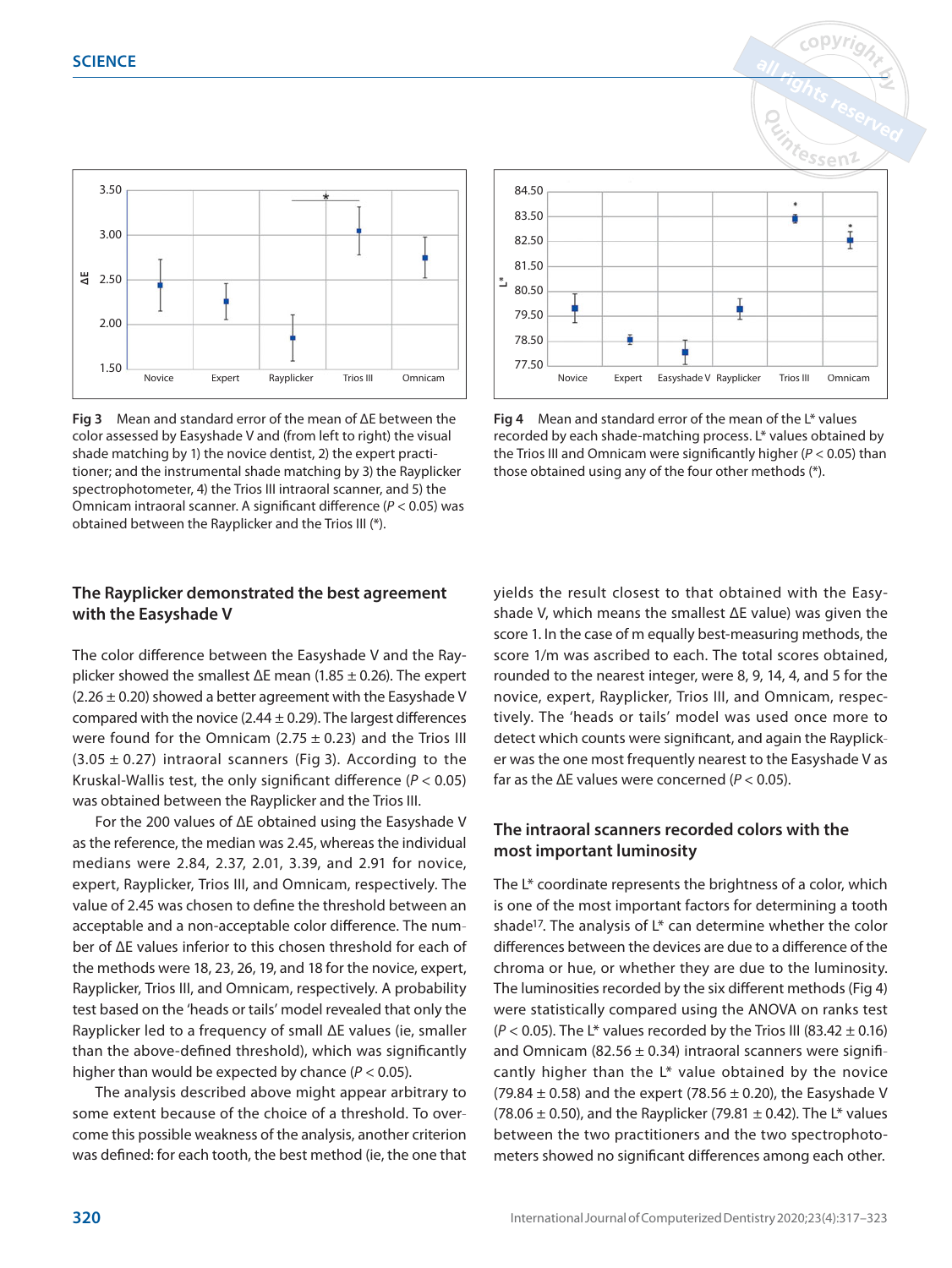#### **Discussion**

The exact color of a tooth is unknown. In this in vivo study, the tooth shade given by the Easyshade V spectrophotometer was considered as the reference because it is one of the most reliable devices on the market today6,7,18-20. The present study compared the colors recorded by different methods, not to the true color of a tooth but to the color output by the most accurate device on the market. For the conversion of the 3D-Master shade to the  $(L^*, a^*, b^*)$  coordinates of the CIE model, the table proposed by Bayindir et al<sup>15</sup> was used. These values are defined in an empirical way that can vary according to different authors<sup>21,22</sup>, and the 3D-Master has a lack of color and a large gap between each tab. This conversion with the table is an approximation, but it is the only way at present to convert the human eye and colorimeter perceptions to mathematical L\*a\*b\* values. The 3D-Master reference has to be input in the color guide parameters of the spectrophotometers and intraoral scanners. The apparatus record L\*a\*b\* values and choose the shade reference with the closet L\*a\*b\* coordinate that leads to a difference.

In the present study, the shade matching was focused on the middle third of the tooth because the incisal third often shows some degree of mixed color and many characteristics such as white spots or translucent areas that are difficult to analyze both for spectrophotometers<sup>23</sup> and in the case of visual assessments. Also, the color of the cervical third of the tooth often changes due to the contrast with the gingiva. Visual shade matching is often focused on the middle third of the tooth, but the color can vary on the total tooth surface. This problem is solved by the Rayplicker, which records the color of the complete tooth before mapping the shade on the total tooth surface, which is then analyzed in the software. Ideally, such a study evaluating shade matching should be extended to the whole tooth and to all the teeth in different situations, and the result and the ergonomics of the different devices must be compared, as has already been done by Klotz et al for the Easyshade V20. The color difference value ΔE helps to estimate whether the difference between two colors is clinically relevant or negligible. According to Khashayar et al<sup>16</sup>, the clinical expression of the ΔE values can vary depending on the practitioner and the formula used for the calculation14,24. For the present study, the global median was chosen as the ΔE threshold (ie,  $\Delta E = 2.45$ ), but it is not a universally accepted threshold.

The precision of intraoral scanners for digital impression taking is steadily increasing25, but their colorimetric analysis remains unreliable because they have a narrow choice of  $c$ opyri

essen2

colors and yield results that are significantly different from those of spectrophotometers. As a result, they should not be used for deciding the shade for a final restoration.

The present study results corroborate the results of previous studies that have shown that the visual method is practitioner-dependent3,26. Despite being the most accurate shade guide available today, the 3D-Master has weaknesses<sup>5</sup>, and the color obtained by using it differs from that obtained using spectrophotometers.

Spectrophotometers are the best-adapted tools for shade matching since they record the  $L^*$ ,  $a^*$ , and  $b^*$  values of one color. However, they must convert these numerical values to the closest 3D-Master shade reference, which can increase the imprecision of the color measurement. Laboratory technicians interpret the information provided to them in order to create a tooth restoration with different ceramic powders. The result depends on many factors such as the thickness or the type of ceramics used and the technician's skill<sup>27-29</sup>. These two steps (the conversion to the 3D-Master reference and the technician's workflow) can induce color differences between the shade recorded and the final restoration. Some new approaches such as the eLab process<sup>30</sup> try to avoid the limited choice of color references and define the exact ratio of ceramic powders on the basis of the  $(L^*, a^*, b^*)$  coordinates of the tooth.

The Rayplicker showed output results that are comparable to those of the Easyshade V. It therefore appears to be a good alternative to the Easyshade V, with color software that is very comprehensive and user-friendly, according to the two practitioners who participated in this study.

#### **Conclusion**

Within the limitations of this study, the following conclusions can be drawn:

- For shade matching, the Rayplicker showed the best color agreement with the Easyshade V.
- **The expert performed shade matching that was closer to** the output of the spectrophotometers than the shade matching performed by the novice.
- The intraoral scanners recorded a statistically different color than that recorded using the spectrophotometers or the visual methods.
- **Intraoral scanners record brighter colors than spectropho**tometers and the human eye.
- **Intraoral scanners record a smaller variety of colors than** spectrophotometers and practitioners.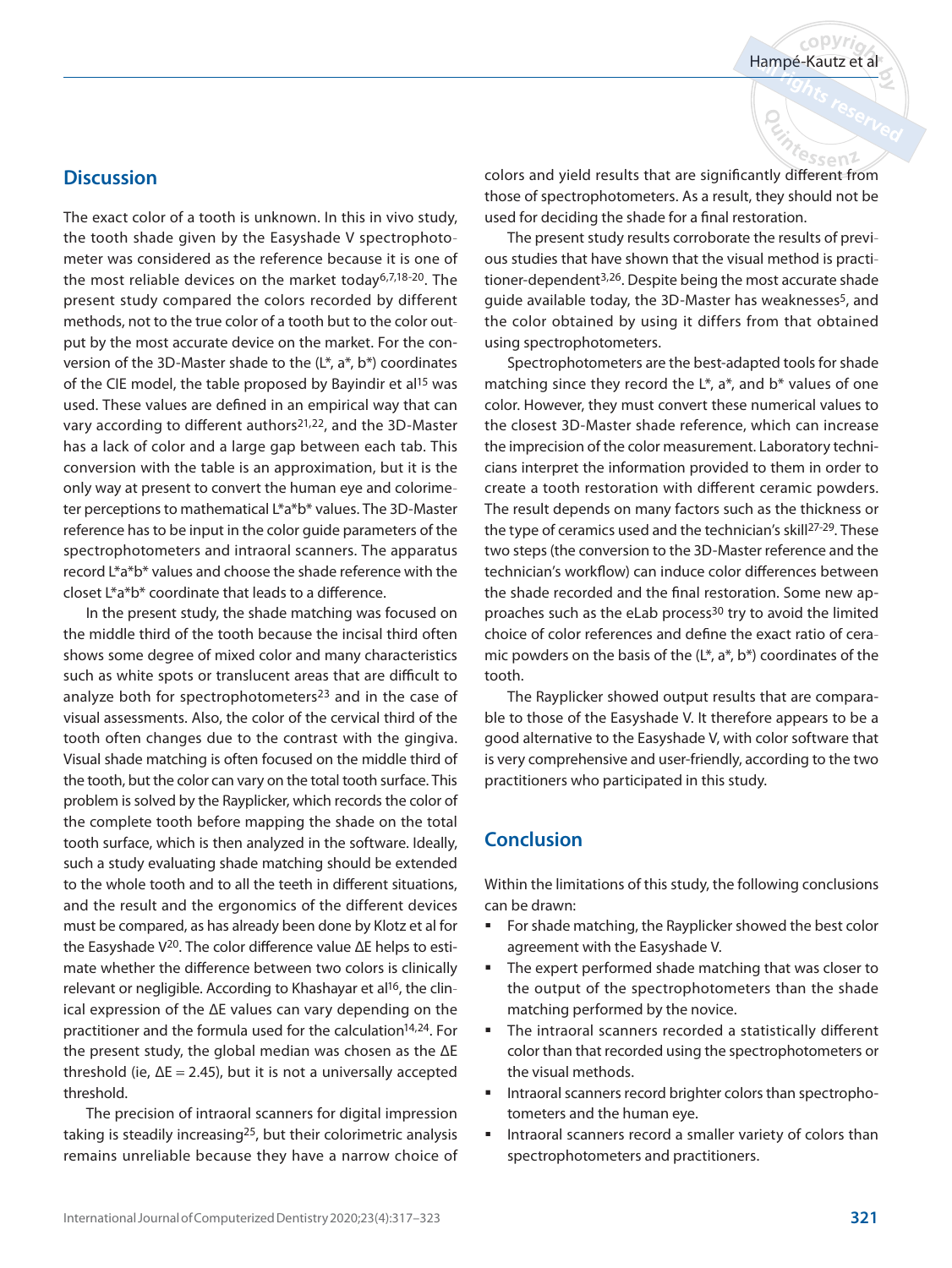# **References**

- 1. Maghaireh GA, Alzraikat H, Taha NA. Satisfaction with dental appearance and attitude toward improving dental esthetics among patients attending a dental teaching center. J Contemp Dent Pract 2016;17: 16–21.
- 2. Samorodnitzky-Naveh GR, Geiger SB, Levin L. Patients' satisfaction with dental esthetics. J Am Dent Assoc 2007;138:805–808.
- 3. Clary JA, Ontiveros JC, Cron SG, Paravina RD. Influence of light source, polarization, education, and training on shade matching quality. J Prosthet Dent 2016;116:91–97.
- 4. Knezović D, Zlatarić D, Illeš IŽ, Alajbeg M, Žagar T. In vivo and in vitro evaluations of repeatability and accuracy of VITA Easyshade® Advance 4.0 dental shade-matching device. Acta Stomatol Croat 2015;49:112–118.
- 5. Chen H, Huang J, Dong X, et al. A systematic review of visual and instrumental measurements for tooth shade matching. Quintessence Int 2012;43:649–659.
- 6. Klotz A-L, Habibi Y, Corcodel N, Rammelsberg P, Hassel AJ, Zenthöfer A. Laboratory and clinical reliability of two spectrophotometers [epub ahead of print 28 Dec 2019]. J Esthet Restor Dent 2018. doi: 10.1111/jerd.12452.
- 7. Kim-Pusateri S, Brewer JD, Davis EL, Wee AG. Reliability and accuracy of four dental shade-matching devices. J Prosthet Dent 2009;101: 193–199.
- 8. Chu SJ, Trushkowsky RD, Paravina RD. Dental color matching instruments and systems. Review of clinical and research aspects. J Dent 2010;38(suppl 2):e2–e16.
- 9. Berns RS, Reiman DM. Color managing the 3rd edition of Billmeyer and Saltzman's Principles of Color Technology. Color Res Appl 2002;27:360–373.
- 10. Gotfredsen K, Gram M, Brahem EB, Hosseini M, Petkov M, Sitorovic M. Effectiveness of shade measurements using a scanning and computer software system: a pilot study. Int J Oral Dent Health 2015;1:2.
- 11. Reyes J, Acosta P, Ventura D. Repeatability of the human eye compared to an intraoral scanner in dental shade matching. Heliyon 2019;5:e02100.
- 12. Mehl A, Bosch G, Fischer C, Ender A. In vivo tooth-color measurement with a new 3D intraoral scanning system in comparison to conventional digital and visual color determination methods. Int J Comput Dent 2017;20:343–361.
- 13. Sharma G, Wu W, Dalal EN. The CIEDE2000 color-difference formula: implementation notes, supplementary test data, and mathematical observations. Color Res Appl 2005;30:21–30.
- 14. Pecho OE, Ghinea R, Alessandretti R, Pérez MM, Della Bona A. Visual and instrumental shade matching using CIELAB and CIEDE2000 color difference formulas. Dent Mater 2016;32:82–92.
- 15. Bayindir F, Kuo S, Johnston WM, Wee AG. Coverage error of three conceptually different shade guide systems to vital unrestored dentition. J Prosthet Dent 2007;98:175–185.
- 16. Khashayar G, Bain PA, Salari S, Dozic A, Kleverlaan CJ, Feilzer AJ. Perceptibility and acceptability thresholds for colour differences in dentistry. J Dent 2014;42:637–644.
- 17. Chu SJ, Devigus A, Paravina R, Mieleszko AJ. Fundamentals of Color: Shade Matching and Communication in Esthetic Dentistry, ed 2. Chicago: Quintessence, 2011.
- 18. Dozić A, Kleverlaan CJ, El-Zohairy A, Feilzer AJ, Khashayar G. Performance of five commercially available tooth color-measuring devices. J Prosthodont 2007;16:93–100.
- 19. Kim H-K. Evaluation of the repeatability and matching accuracy between two identical intraoral spectrophotometers: an in vivo and in vitro study. J Adv Prosthodont 2018;10:252–258.
- 20. Klotz A-L, Habibi Y, Hassel AJ, Rammelsberg P, Zenthöfer A. How reliable and accurate is the shade determination of premolars by spectrophotometry? Clin Oral Investig 2020;24:1439–1444.
- 21. Analoui M, Papkosta E, Cochran M, Matis B. Designing visually optimal shade guides. J Prosthet Dent 2004;92:371–376.
- 22. Gómez-Polo C, Gómez-Polo M, Martinez Vazquez De Parga JA, Celemin-Viñuela A. 3D Master Toothguide according to L\*, C\*, and h\* coordinates. Color Res Appl 2015;40:518–524.
- 23. Chu SJ. Use of a reflectance spectrophotometer in evaluating shade change resulting from tooth–whitening products. J Esthet Restor Dent 2003;15(suppl 1):S42–S48.
- 24. Perez MDM, Ghinea R, Herrera LJ, et al. Dental ceramics: a CIEDE2000 acceptability thresholds for lightness, chroma and hue differences. J Dent 2011;39(suppl 3):e37–e44.
- 25. Ender A, Zimmermann M, Mehl A. Accuracy of complete- and partial-arch impressions of actual intraoral scanning systems in vitro. Int J Comput Dent 2019;22:11–19.
- 26. Najafi-Abrandabadi S, Vahidi F, Janal MN. Effects of a shade-matching light and background color on reliability in tooth shade selection. Int J Esthet Dent 2018;13:198–206.
- 27. Passos L, Linke B, Street A, Torrealba Y. Effect of thickness, translucency, and firing protocol on the masking ability of a CAD/CAM zirconia-reinforced lithium silicate for different backgrounds. Int J Comput Dent 2019;22:29–38.
- 28. Al Hamad KQ, Obaidat II, Baba NZ. The effect of ceramic type and background color on shade reproducibility of all-ceramic restorations. J Prosthodont 2020;29:511–517.
- 29. Seghi RR, Johnston WM, O'Brien WJ. Spectrophotometric analysis of color differences between porcelain systems. J Prosthet Dent 1986;56:35–40.
- 30. Hein S, Tapia J, Bazos P. eLABor\_aid: a new approach to digital shade management. Int J Esthet Dent 2017;12:186–202.